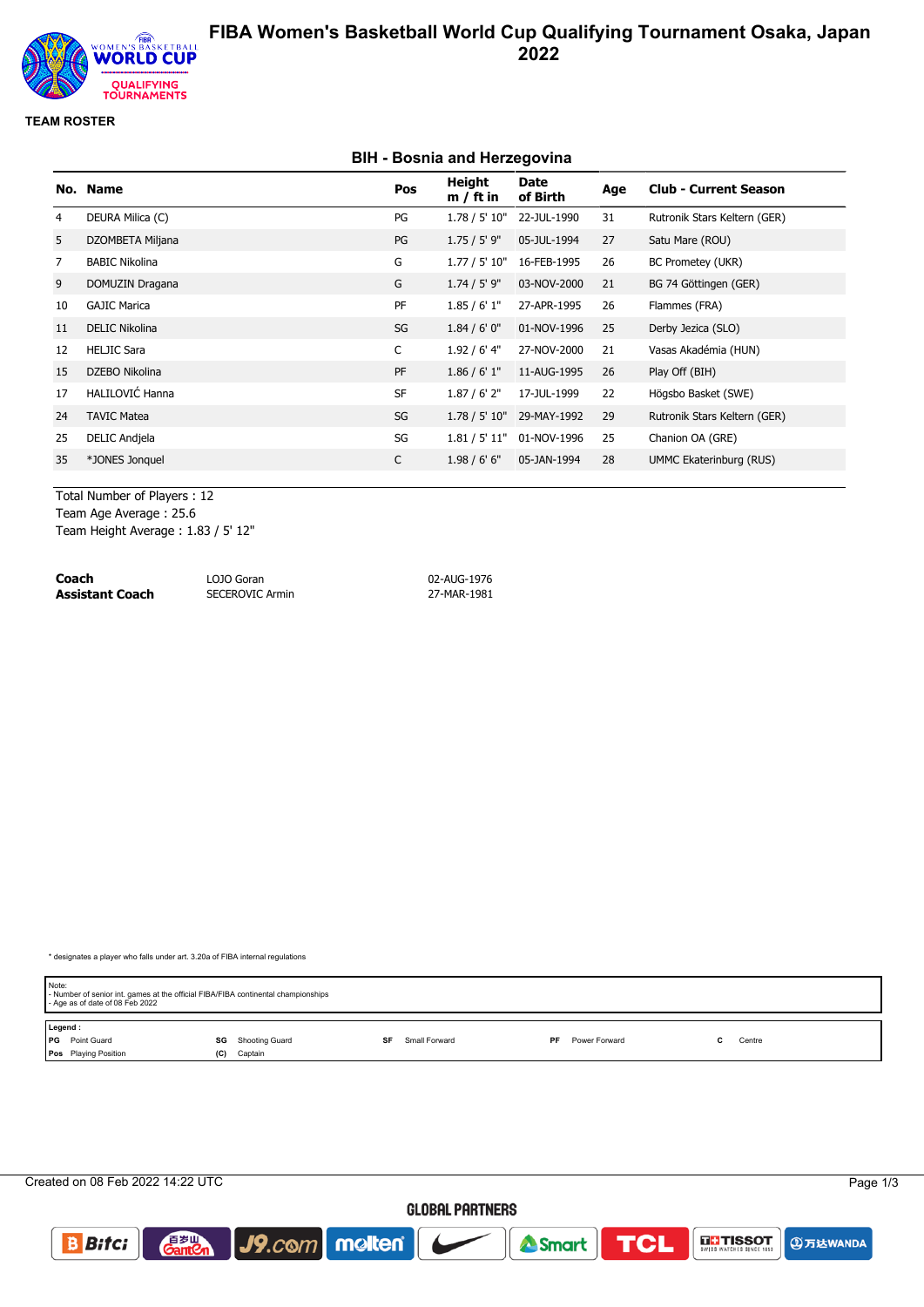

# **FIBA Women's Basketball World Cup Qualifying Tournament Osaka, Japan 2022**

### **TEAM ROSTER**

|                | <b>CAN - Canada</b>     |           |                       |                  |     |                                    |  |
|----------------|-------------------------|-----------|-----------------------|------------------|-----|------------------------------------|--|
|                | No. Name                | Pos       | Height<br>$m / ft$ in | Date<br>of Birth | Age | <b>Club - Current Season</b>       |  |
| $\overline{2}$ | <b>KONIG Aislinn</b>    | G         | 1.75 / 5' 9''         | 20-MAY-1998      | 23  | Castors Braine (BEL)               |  |
| 3              | <b>RUSSELL Merissah</b> | <b>SF</b> | 1.80 / 5' 11"         | 03-MAR-2002      | 19  | University of Louisville (USA)     |  |
| 6              | <b>CARLETON Bridget</b> | <b>SF</b> | 1.85/6'1"             | 22-MAY-1997      | 24  | AS Ramat Hasharon (ISR)            |  |
| 11             | ACHONWA Natalie (C)     | C         | 1.91 / 6' 3''         | 22-NOV-1992      | 29  | MINNESOTA LYNX (USA)               |  |
| 12             | SCOTT Jamie             | G         | 1.78 / 5' 10"         | 09-AUG-1994      | 27  |                                    |  |
| 13             | <b>COLLEY Shay</b>      | G         | $1.76 / 5'$ 9"        | 06-JAN-1996      | 26  | Rutronik Stars Keltern (GER)       |  |
| 14             | ALEXANDER Kayla         | C         | $1.93/6'$ 4"          | 05-JAN-1991      | 31  | WBC Dynamo Novosibirsk (RUS)       |  |
| 15             | <b>AMIHERE Laeticia</b> | F.        | 1.86 / 6' 1''         | 10-JUL-2001      | 20  | University of South Carolina (USA) |  |
| 20             | DORNSTAUDER Quinn       | F         | $1.93/6'$ 4"          | 16-AUG-1995      | 26  | Castors Braine (BEL)               |  |
| 21             | <b>FIELDS Nirra</b>     | G         | $1.76 / 5'$ 9"        | 03-DEC-1993      | 28  | Izmit Belediyespor (TUR)           |  |
| 23             | <b>BROWN Cassandra</b>  | <b>SF</b> | 1.88 / 6' 2''         | 16-JUN-1992      | 29  | Grengewald (LUX)                   |  |
| 25             | <b>PLOUFFE Michelle</b> | F         | 1.91 / 6' 3''         | 15-SEP-1992      | 29  | O.S.F.P. (GRE)                     |  |
|                |                         |           |                       |                  |     |                                    |  |

Total Number of Players : 12

Team Age Average : 25.9 Team Height Average : 1.84 / 6' 0"

| Coach           | LAPEÑA Víctor (ESP)               | 12-MAR-1975 | Club: Fenerbahce Koleji Spor Kulubu<br>Dernegi |
|-----------------|-----------------------------------|-------------|------------------------------------------------|
| Assistant Coach | <b>BAUR Steve</b>                 | 31-MAR-1979 | Club: Seattle Storm                            |
| Assistant Coach | <b>QUINN Noelle Monique (USA)</b> | 03-JAN-1985 |                                                |

| Note:<br>- Number of senior int. games at the official FIBA/FIBA continental championships<br>- Age as of date of 08 Feb 2022 |                                     |    |               |     |               |  |        |  |
|-------------------------------------------------------------------------------------------------------------------------------|-------------------------------------|----|---------------|-----|---------------|--|--------|--|
| Legend:<br>Point Guard<br>l PG<br>Pos Playing Position<br>(C)                                                                 | <b>SG</b> Shooting Guard<br>Captain | SF | Small Forward | PF. | Power Forward |  | Centre |  |